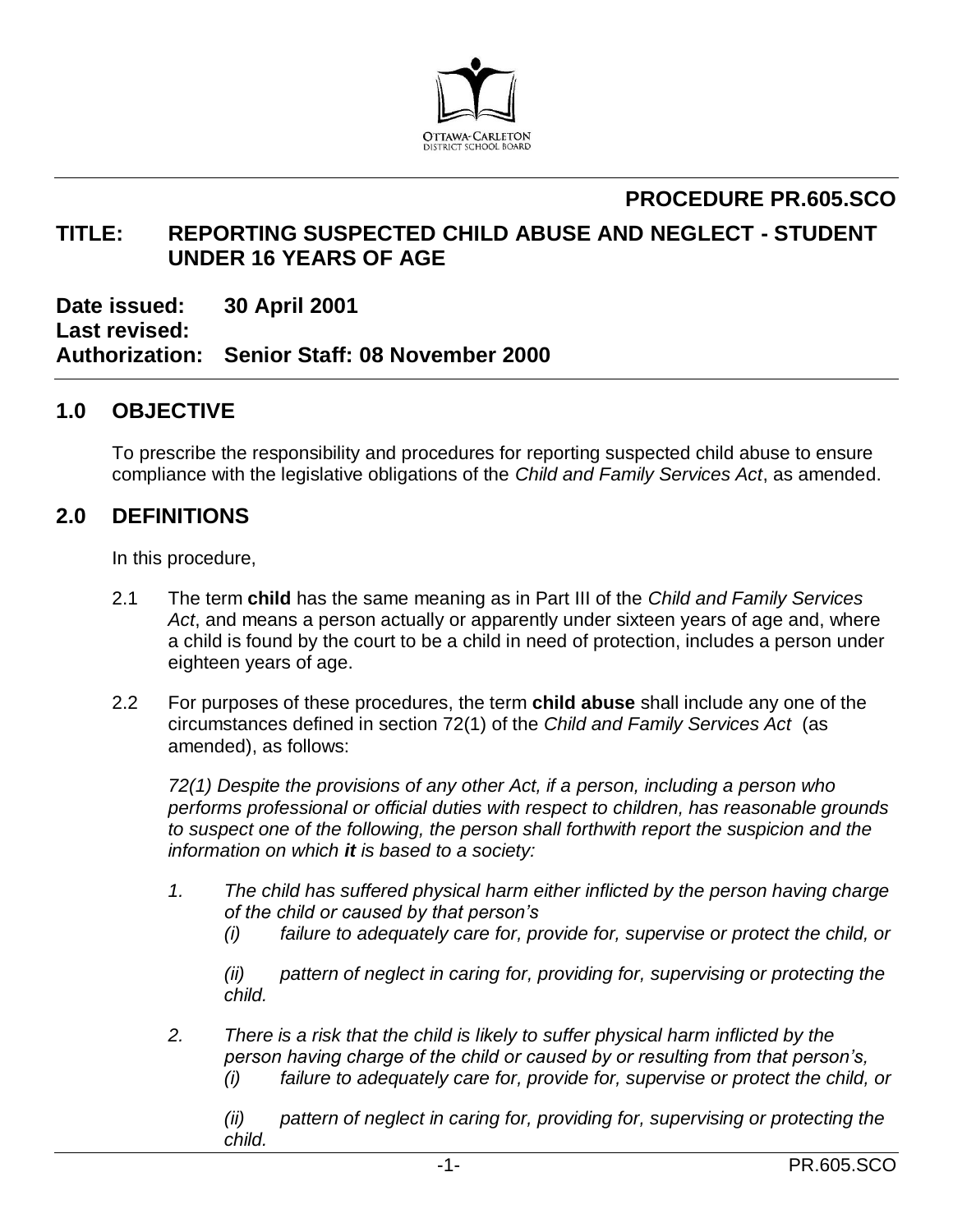- *3. The child has been sexually molested or sexually exploited by the person having charge of the child, or by another person where the person having charge of the child knows or should know of the possibility of sexual molestation or sexual exploitation and fails to protect the child.*
- *4. There is a risk that the child is likely to be sexually molested or sexually exploited as described in paragraph 3.*
- *5. The child requires medical treatment to cure, prevent or alleviate physical harm or suffering and the child's parent or the person having charge of the child does not provide or refuses or is unavailable or unable to consent to the treatment.*
- *6. The child has suffered emotional harm demonstrated by serious (i) anxiety*
	- *(ii) depression*
	- *(iii) withdrawal*
	- *(iv) self-destructive or aggressive behaviour, or;*
	- *(v) delayed development*

*and there are reasonable grounds to believe that the emotional harm suffered by the child results from the actions, failure to act or pattern of neglect on the part of the child's parent or the person having charge of the child.* 

- *7. The child has suffered emotional harm of the kind described in subparagraph i, ii, iii, iv or v of paragraph 6 and the child's parent or the person having charge of the child does not provide, or refuses or is unavailable or unable to consent to, services or treatment to remedy or alleviate the harm.*
- *8. There is a risk that the child is likely to suffer emotional harm of the kind described in subparagraph i, ii, iii, iv or v of paragraph 6 resulting from the actions, failure to act or pattern of neglect on the part of the child's parent or the person having charge of the child.*
- *9. There is a risk that the child is likely to suffer emotional harm of the kind described in subparagraph i, ii, iii, iv or v of paragraph 6 and the child's parent or the person having charge of the child does not provide, or refuses or is unavailable or unable to consent to, services or treatment to prevent the harm.*
- *10. The child suffers from a mental, emotional or developmental condition that, if not remedied, could seriously impair the child's development and the child's parent or the person having charge of the child does not provide or refuses or is unavailable or unable to consent to treatment to remedy or alleviate the condition.*
- *11. The child has been abandoned, the child's parent has died or is unavailable to exercise his or her custodial rights over the child and has not made adequate provision for the child's care and custody, or the child is in a residential placement and the parent refuses or is unable or unwilling to resume the child's*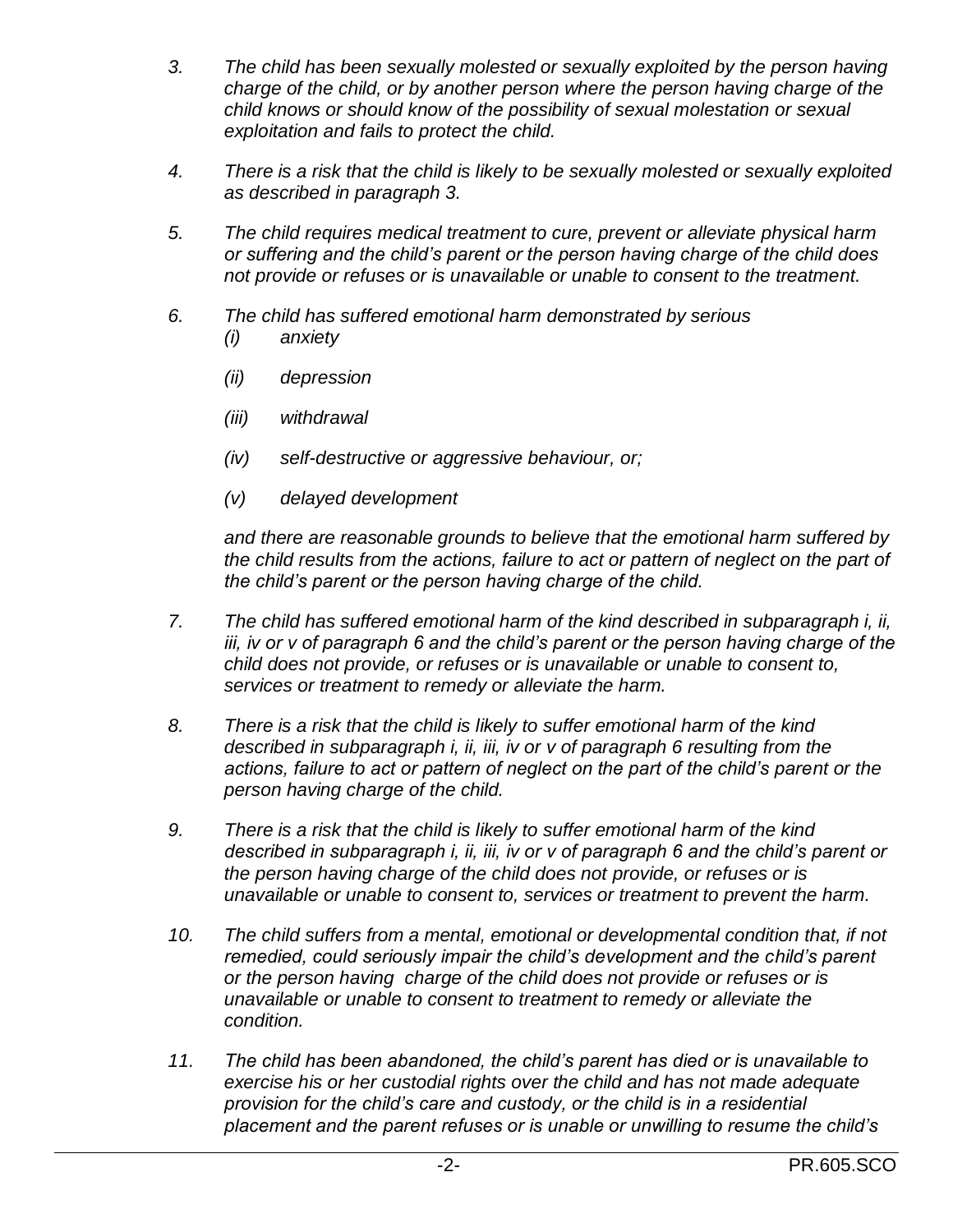*care and custody.*

- *12. The child is less than 12 years old and has killed or seriously injured another person or caused serious damage to another person's property, services or treatment are necessary to prevent a recurrence and the child's parent or the person having charge of the child does not provide or refuses or is unavailable or unable to consent to those services or treatment.*
- *13. The child is less than 12 years old and has on more than one occasion injured another person or caused loss or damage to another person's property, with the encouragement of the person having charge of the child or because of that person's failure or inability to supervise the child adequately.*

## **3.0 RESPONSIBILITY**

3.1 The school principal and all employees of the Ottawa-Carleton District School Board

## **4.0 PROCEDURE**

#### Report of Suspected Child Abuse and Neglect

- 4.1 An OCDSB employee who has reasonable grounds to suspect child abuse, as defined in any of the circumstances listed in s. 72(1) of the *Child and Family Services Act* and as set out in 2 above, must immediately report the suspicion and the information on which it is based to the Children's Aid Society (CAS).
- 4.2 The duty to report is ongoing. An employee who has additional reasonable grounds to suspect child abuse is therefore required to make a further report to the CAS even if he or she has already made a previous report or reports with respect to the same child.
- 4.3 The obligation for a person to report suspected child abuse and neglect is a direct obligation. A person cannot rely on any other person to make the report on his or her behalf. (see 4.1 above)
- 4.4 The duty to report exists even though the information reported may be confidential or privileged. No action for making the report shall be instituted against any person who reports the information to a society unless the person reporting is acting maliciously or without reasonable grounds for the suspicion.
- 4.5 When suspected abuse and neglect is being reported from a school to the CAS, the principal or his/her designate must be informed as soon as possible. *Where the person suspected of abuse is an employee, Procedure PR.542.HR will apply and the principal must follow the steps outlined in that procedure.*
- 4.6 It is not the employee's responsibility to prove that the child has been abused or neglected, or to determine whether the child is in need of protection. Thus, any personal interview or physical examination of the child should only be carried out in the line of normal daily observations and discussions. A child should never be asked to remove clothing that is part of normal attire.
- 4.7 Where possible, when reporting to the CAS, the employee should have available information which may be critical to the CAS in pursuing its investigation, including the name, address, birth date of the child, where parent(s)/guardian(s) can be reached,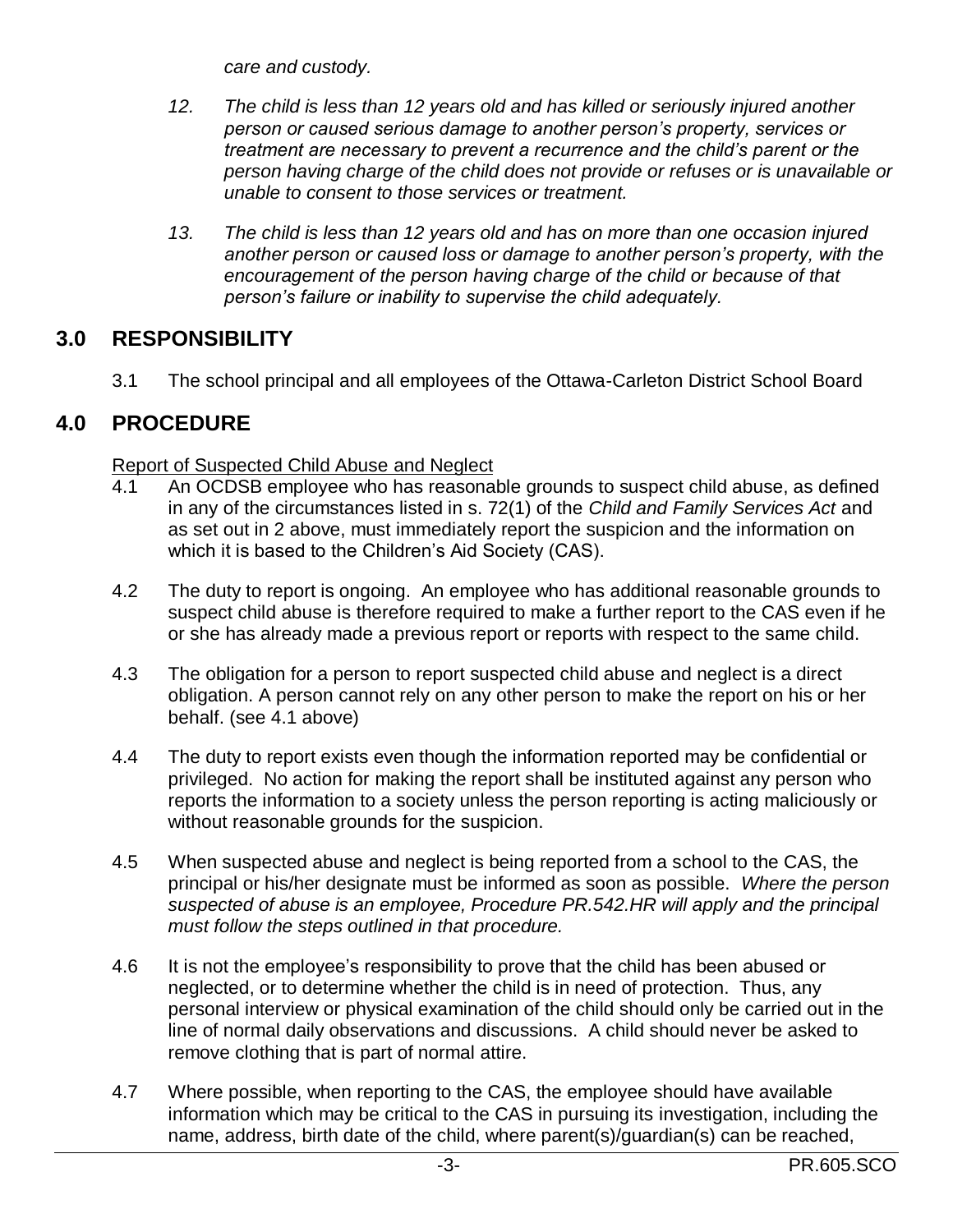incident(s) that precipitated the report, present condition of the child, and information regarding siblings and other individuals and agencies who know the family.

- 4.8 If the CAS considers the incident to be non-reportable, the call (time, worker's name and recommendation) is to be documented, signed, dated and retained in the employee's personal records as a means of ensuring that he/she is able to demonstrate that a report was considered.
- 4.9 If the employee is convinced that the matter is reportable but the CAS worker disagrees, he or she should ensure that the principal is informed, and that the "refusal" is passed on to the appropriate school board administrative staff member responsible for child abuse issues and/or to the appropriate CAS Director/Designate.
- 4.10 Employees who fail to report suspected abuse, as defined above, may face internal disciplinary measures and/or, where applicable, professional sanctions by the employee's professional regulatory body (e.g. College of Teachers).
- 4.11 Employees who perform professional or official duties with respect to children and who fail to report suspected child abuse as defined above can be charged with an offence under the CFSA and, on conviction, be fined up to \$1,000.00.

#### **Consultation**

- 4.12 If an employee is uncertain whether or not the information available makes a formal report obligatory, the employee must at a minimum:
	- a) If an employee is uncertain whether or not the information available makes a formal report obligatory, the employee must at a minimum:
	- b) consult with a CAS intake worker by calling 747-7800. The employee should describe the situation as he/she knows it but without disclosing the child's name, and should ask whether the intake worker considers the situation "reportable" or "non-reportable"; and
	- c) keep a record of all communication in relation to a formal or informal contact with the CAS.

#### Follow-up - 4.1-4.15

- 4.13 An employee making a report to CAS must:
	- a) complete OCDSB 202: Child Abuse Incident Report in consultation with the principal and forward a copy to the Board's administrative staff member responsible for child abuse issues who will retain a copy at the Board in a confidential file;
	- b) unless the parent(s)/guardian(s) is/are suspected of abuse\*, advise the parent(s)/guardian(s) that a report was made;

#### **\*Note: If the parent(s)/guardian(s) is/are suspected of abuse, it is the responsibility of the CAS to make the notification.**

- c) notify the school social worker in a timely manner; and
- d) inform any Special Services staff (Psychology, Speech/Language) who are involved with the child.